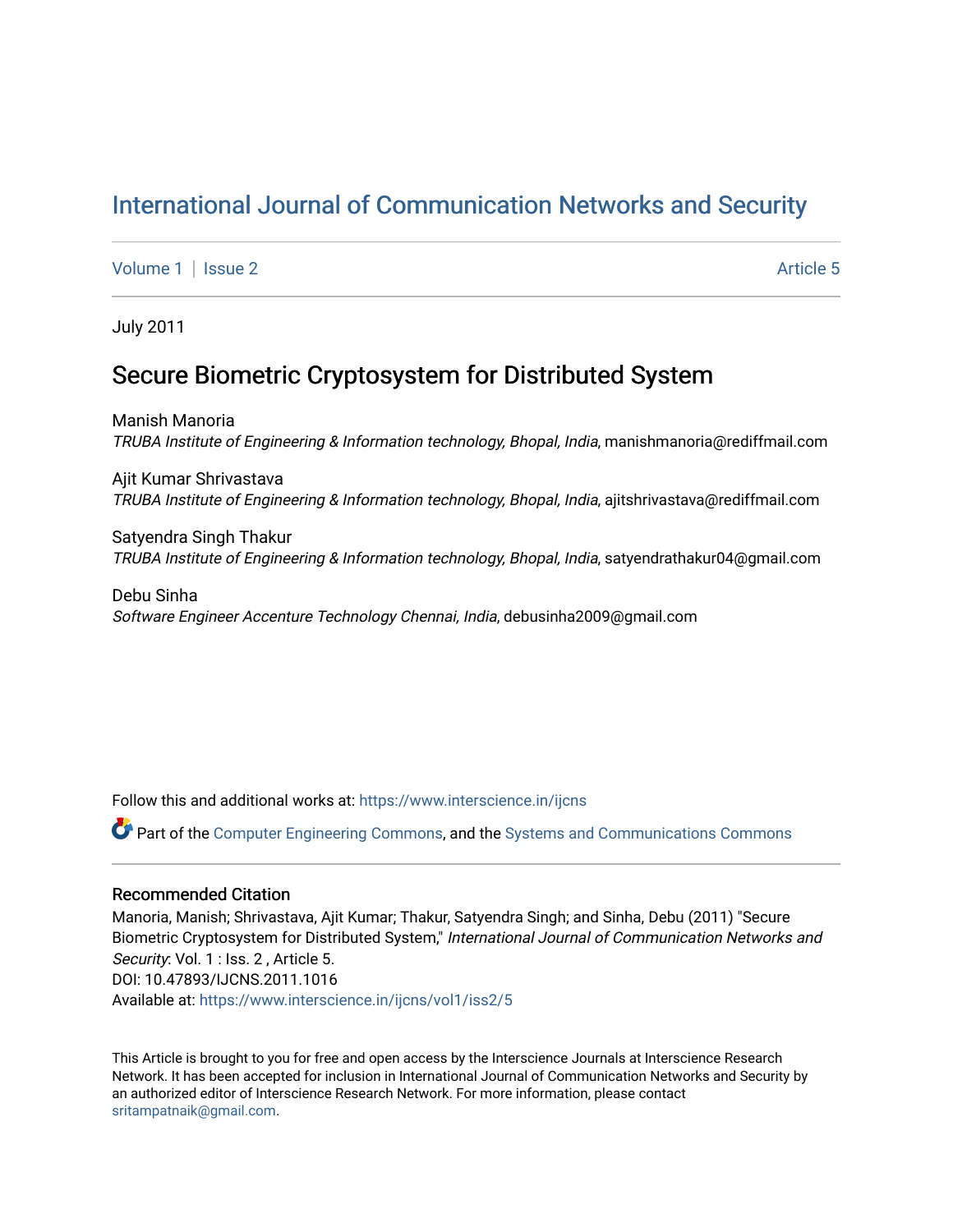# **Secure Biometric Cryptosystem for Distributed System**

**Manish Manoria<sup>1</sup> , Ajit Kumar Shrivastava2, Satyendra Singh Thakur3 , Debu Sinha<sup>4</sup>**

*1,2,3Lecturer CSE Department, TRUBA Institute of Engineering & Information technology, Bhopal, India 4 Software Engineer Accenture Technology Chennai, India E-mail* : <sup>1</sup> manishmanoria@rediffmail.com, *manishmanoria@rediffmail.com, 2 ajitshrivastava@rediffmail.com, 3 satyendrathakur04@gmail.com, 4 debusinha2009@gmail.com*

*Abstract—Information (biometric) security is concerned with the assurance of confidentiality, integrity, and availability of information in all forms, biometric information is very sophisticated in terms of all, in this work we are focusing on data pattern along with all security assurance, so that we can improve the matching performance with good security assurance, here one of the most effective RSA algorithm use with biometric (fingerprint) data. Our work includes the determination of appropriate key sizes with security issues and determines the matching performance using MATLAB and JDK1.6, performance of this system is more than 86.7% and when combines this with blind authentication techniques then we get all security assurance with high performance biometric cryptosystem.* 

*Keywords—blind authentication, biometric cryptosystem, RSA, fingerprint, MATLAB.* 

#### I. INTRODUCTION

A Biometric is defined as a unique, measurable, biological characteristic or trait for automatically recognizing or verifying the identity of a human being [1]. Statistically analyzing these biological characteristics has become known as the science of biometrics. These days, biometric technologies are typically used to analyze human characteristics for security purposes. Five of the most common physical biometric patterns analyzed for security purposes are the fingerprint, hand, eye, face, and voice. The advantage claimed by biometric systems is that they can establish an unbreakable one-on-one correspondence between an individual and a piece of data. The drawback of biometric systems is their superficial invasiveness and the general risks that can emerge when biometric data is not properly handled. There are good practices that, when followed, can provide the excellent match between data and identity that biometrics promise; if not followed; it can lead to enormous risks to privacy for an individual. Biometric system is vulnerable to a variety of attacks aimed at undermining the integrity of the authentication process. These threats are [02][3]

*1.* Fake biometric (e.g., finger made from silicon face mask, lens including fake iris texture) to the sensor.

- *2.* Replay attack, because an intercepted biometric (with or without the cooperation of the genuine user) data is submitted to the feature extractor.
- *3.* Bypassing the sensor: the feature extractor module is replaced with a Trojan horse program that functions according to its designer's specifications (henceforth, these users that try to break into systems protected by biometric authentication will be collectively called "Trudy").
- *4.* Genuine feature values are replaced with values (synthetic or real) selected by the attacker.
- *5.* The matcher is replaced with a Trojan horse program.
- *6.* The attacks on the template database (e.g., addition, modification, or removal of templates) constitute.
- *7.* The templates are tampered with (stolen, replaced, or altered) in the transmission medium between the template database and matcher.
- *8.* The matcher result (accepts or reject) can be overridden by the attacker.



*Fig.1: possible attacks in biometric system*

To protect the information from these attacks an efficient method of authentication called Blind Authentication Protocol [4] came which addressed the concerns of user privacy, template protection and trust issue. Enrollment and authentication are the two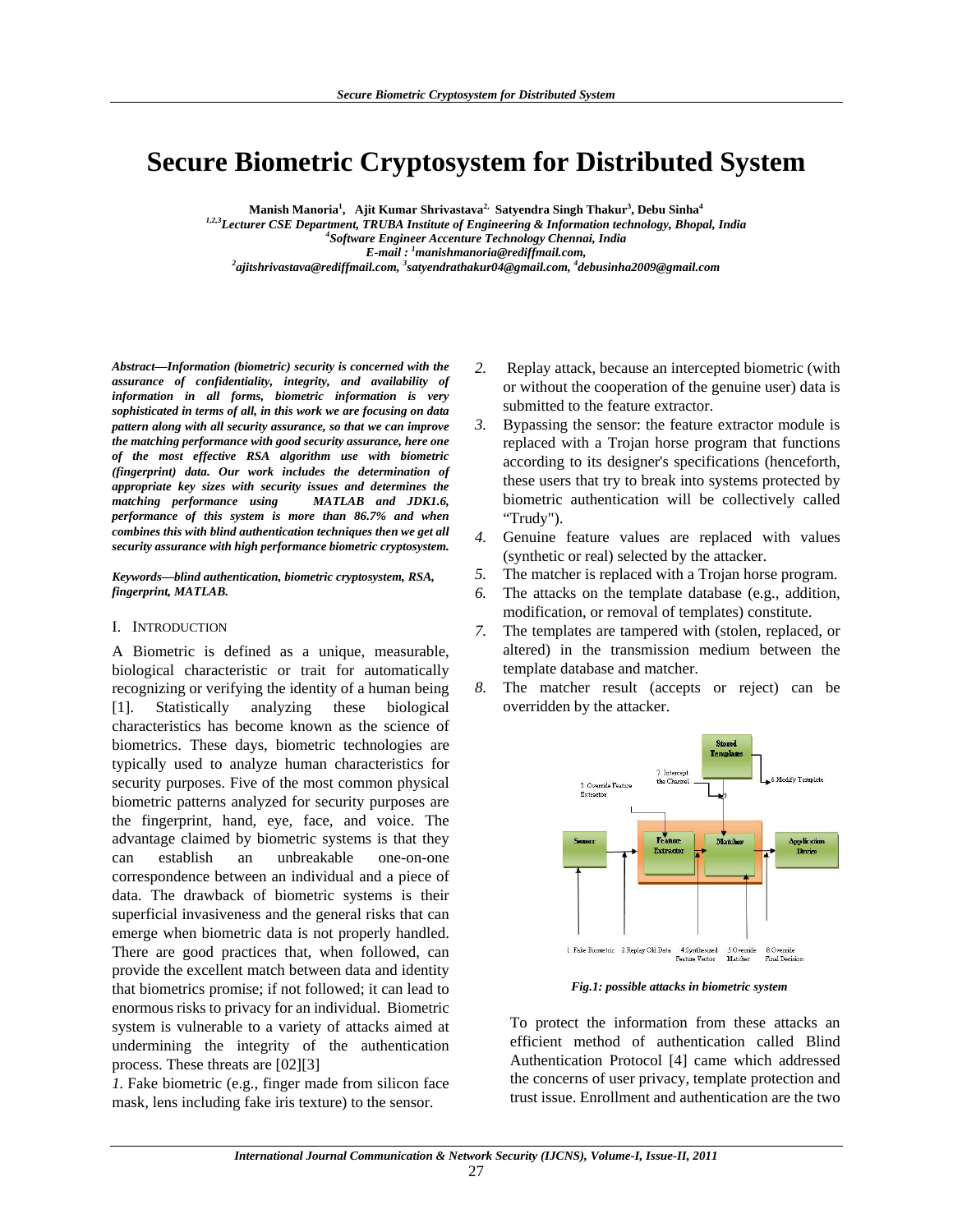primary processes involved in a biometric security system. During enrollment, biometric measurements are captured from a subject and related information from the raw measurements is gleaned by the feature extractor, and this information is stored on the database. During authentication, biometric information is detected and compared against the database through pattern recognition techniques that involve a feature extractor and a biometric matcher working in cascade a typical automated biometrics-based identification.

### 2. BIOMETRIC INFORMATION

### CRYPTOSYSTEM

Biometrics provides security benefits across the spectrum, from IT vendors to end users, and from security system developers to security system users [6][7]. Motivation of using biometric information is that biometric system provides automatic recognition of an individual based on some unique features or characteristics possessed by the individual. Sensor technology is also improved, this is another motivation factor. Biometric systems have been developed based on common biometric traits such as fingerprint, facial features, iris, hand geometry, voice, handwriting, etc. A good biometric is characterized by use of a feature that is; highly unique - so that the chance of any two people having the same characteristic will be minimal, stable - so that the feature does not change over time, and be easily acquired - in order to provide convenience to the user, and prevent misrepresentation of the feature. Fingerprint recognition is the oldest method of biometric identification. In those time the fingerprint identification technique was used, with the name as actyloscopy[8]. The fingerprint is composed of ridges (lines across fingerprints) and valleys (spaces between ridges).The pattern of fingerprint is unique for each individual and it is immutable there are six stages involved in fingerprint cryptosystem as show in fig: 2.

A sensor takes a mathematical snapshot of the user's unique pattern, which is then saved in a fingerprint database. A fingerprint enhancement algorithm (that uses Gabor filters as band-pass filters to remove the noise and preserve true ridge/valley structures) is included in the minutiae extraction module to ensure that the performance of the system is not affected by variations in quality of fingerprint images. The continuously changing directions of the ridges constitute an oriented texture, possessing different

spatial frequency, orientation, or phase; and hence, by decomposing the image in several spatial frequency and orientation channels fingerprints can be discriminated or matched. In this work we are using minutiae based matching with the ROI area concept, one of the main difficulties in the minutiae-based approach is that it is very difficult to reliably extract minutiae in a poor quality fingerprint image. So image enhancement is also done by FFT based techniques .as show in fig.3



*Fig: 2 Biometric Cryptosystem* 

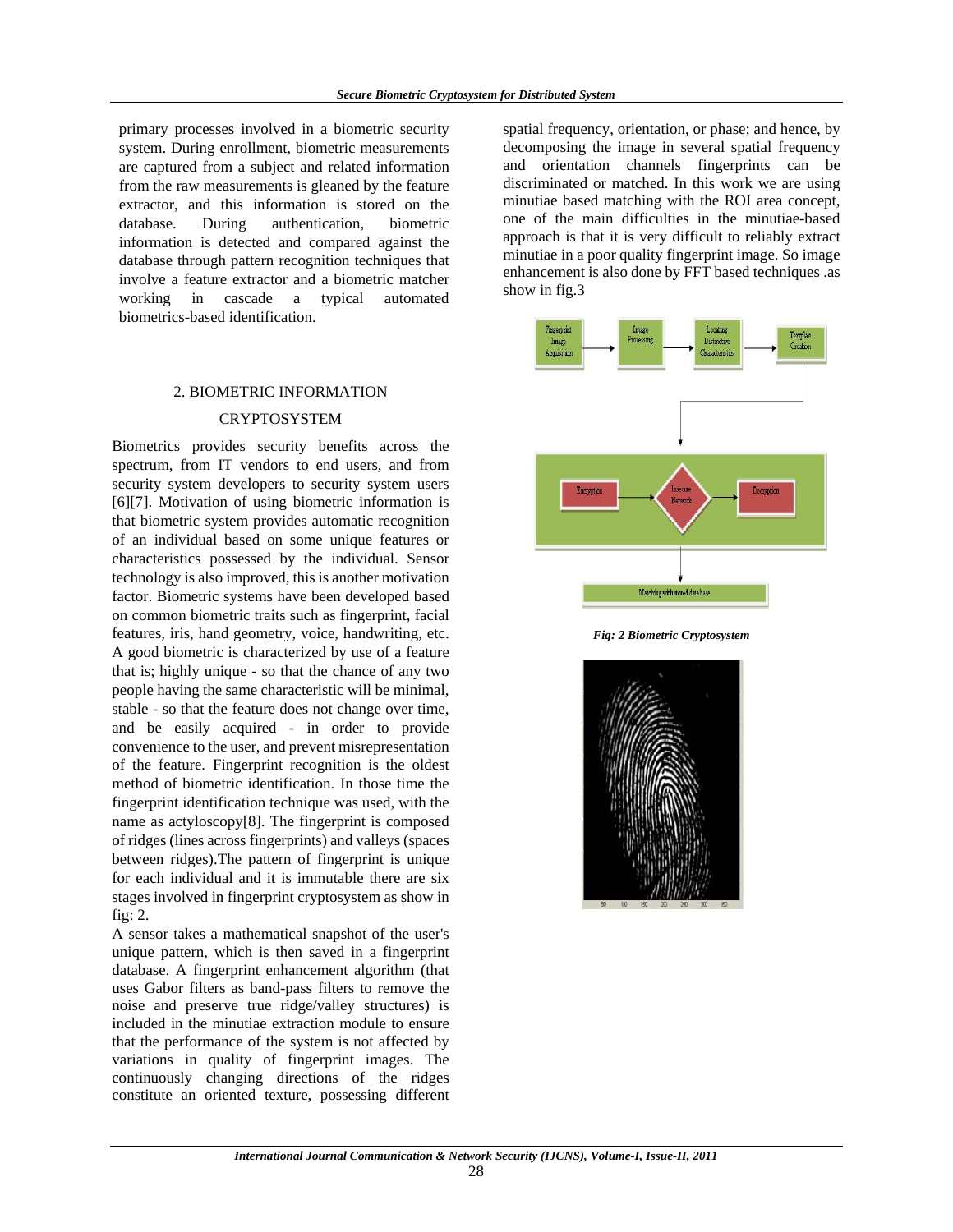

*Fig.3 different processing steps for an fingerprint 3.RSA* 

The RSA cryptosystem is one of the well known public-key cryptosystem that offers both encryption and digital signatures (authentication). The RSA cryptosystem is the de facto standard for public-key encryption and signature worldwide. It is implemented in the most popular security products and protocols in use today, and can be seen as one of the basis for secure communication in the Internet. Its underlying function and properties have been extensively studied

by mathematicians and security professionals for more than a quarter of a century. While a number of attacks have been devised during this period, exploiting special properties of the RSA function as well as details in particular implementations, it has stood up well over the years and its security has never been put into doubt. No devastating attack has ever been found and most problems appear to be the result of misuse of the system, bad choice of parameters or flaws in implementations. In fact, years of research have probably increased the trust the security community has on RSA, and we have every reason to believe that it will remain the most used public-key algorithm for years to come. [10][11][12].

For a survey of attacks on the RSA cryptosystem [10] of course, there are also attacks that aim not at the cryptosystem itself but at a given unsecure implementation of the system. These do not count as ''breaking'' the RSA system, because it is not any weakness in the RSA algorithm that is exploited, but rather a weakness in a specific implementation. RSA encryption and digital signature algorithm is considered secure if keys are 1024 - 4096 bits long [12].

The public key in this cryptosystem consists of the value **n**, which is called the modulus, and the value **e**, which is called the public exponent. The private key consists of the modulus **n** and the value **d**, which is called the private exponent. An RSA public-key / private-key pair can be generated by the following steps:

*1*. Generate a pair of large, random prime's **p** and **q** 

2. Compute the modulus **n** as  $\mathbf{n} = \mathbf{p} \times \mathbf{q}$ .

*3*. Select an odd public exponent e between 3 and n-1 that is relatively prime to **p-1** and **q-1**.

*4*. Compute the private exponent **d** from **e**, **p** and **q**.

*5*. Output **(n, e)** as the public key and **(n, d)** as the private key.

The encryption operation in the RSA cryptosystem is exponentiation to the **e**th power modulo **n**:

$$
c = ENCRYPT(m) = m \times e \mod n.
$$

The input **m** is the message; the output **c** is the resulting cipher text. In practice, the message **m** is typically some kind of appropriately formatted key to be shared. The actual message is encrypted with the shared key using a traditional encryption algorithm. This construction makes it possible to encrypt a message of any length with only one exponentiation. The decryption operation is exponentiation to the **d**th power modulo **n**:

**.** 

The relationship between the exponent's **e** and **d**  ensures that encryption and decryption are inverses, so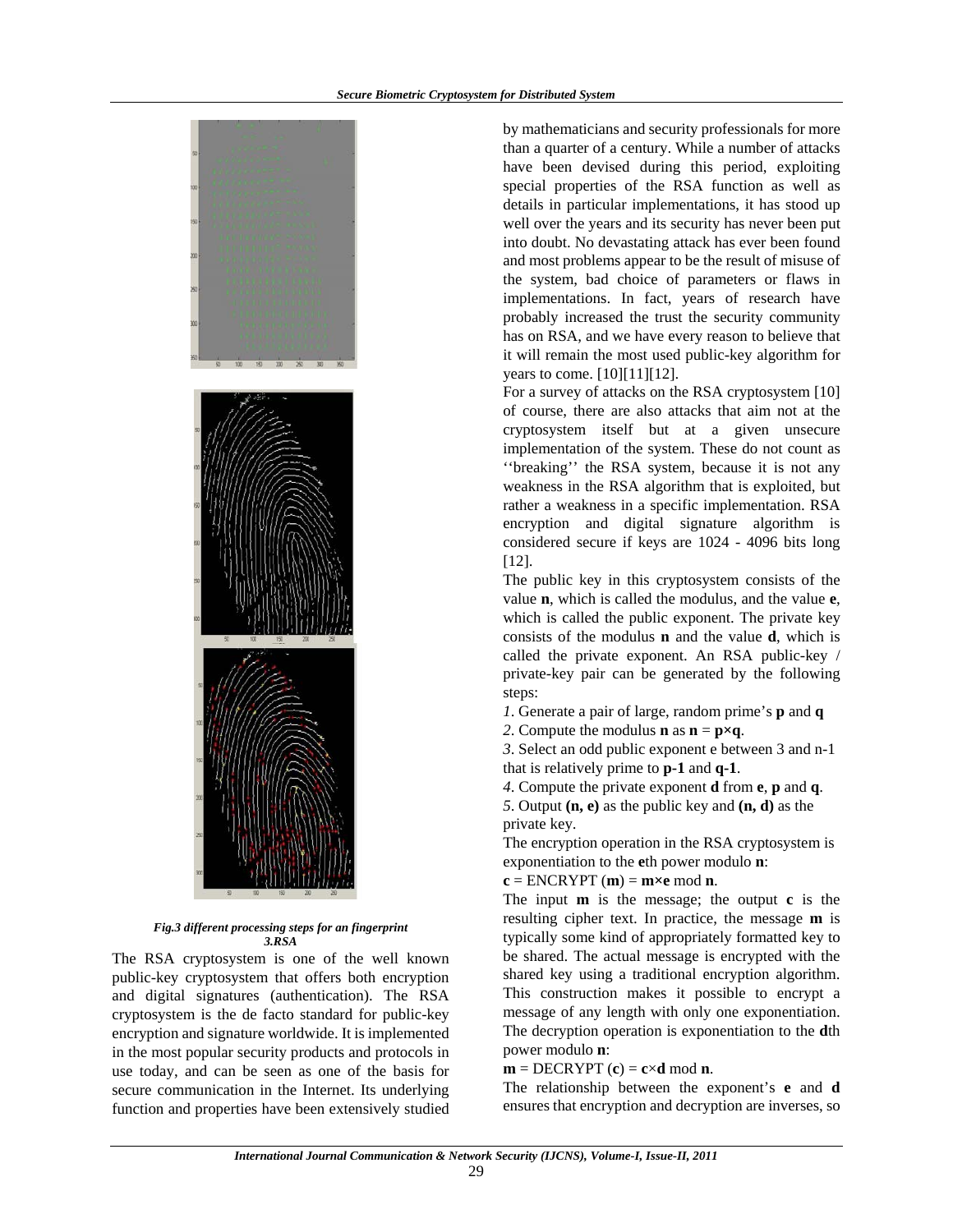| <b>Sensor Type</b> | Image<br><b>Size</b> | <b>Size of Set</b> | <b>Resoluti</b><br>on |
|--------------------|----------------------|--------------------|-----------------------|
| Optical sensor     | 388x34               | 10 users $x$ 8     | $500$ dpi             |
| "TouchViewII"      | $(142 \text{ k})$    | fingerprints per   |                       |
| by Identix         | pixels)              | user               |                       |

that the decryption operation recovers the original

message **m**. Without the private key **(n, d)** (or equivalently the prime factors **p** and **q**), it's difficult to recover **m** from **c**. Consequently, **n** and **e** can be made public without compromising security, which is the basic requirement for a public-key cryptosystem.

#### 4. BLIND AUTHENTICATION

In the field of Information Technology the Blind Authentication is the basis for a new class of authentication schemes. The main reasons for attractiveness of blind authentication are the fact that the authentication protocol can run over public networks and provide Non-repudiable identity verification. The encryption also provides template protection, the ability to revoke enrolled templates, and alleviates the concerns on privacy in widespread use of biometrics. The proposed approach makes no restrictive assumptions on the biometric data and is hence applicable to multiple biometrics. Such a protocol has significant advantages over existing biometric cryptosystems, which use a biometric to secure a secret key, which in turn is used for authentication [4].

We define Blind Authentication as [04, 05] a Biometric Authentication Protocol that does not reveal any information about the biometric samples to the authenticating server. It also does not reveal any information regarding the classifier, employed by the server, to the user or client Blind Authentication addresses all the concerns mentioned below.

*1)* The ability to use strong encryption addresses template protection issues as well as privacy concerns.

*2)* Non-repudiable authentication can be carried out even between non trusting client and server using a trusted third party solution.

*3)* It provides provable protection against replay and client side attacks even if the keys of the user are compromised.

*4)* As the enrolled templates are encrypted using a key, one can replace any compromised template, providing revocability, while allaying concerns of being tracked. In addition, the framework is generic in the sense that this purpose. Generally false alarm is plotted on the horizontal axis whereas the correct detection rate is

that it can classify any feature vector, making it applicable to multiple biometrics.

#### 5. IMPLEMENTATION AND ANALYSIS

We have performed several experiments to evaluate the performance of RSA on biometric data template (fingerprint) using, MATLAB 7.5 and Java jdk1.6. Hardware configuration of system on which all the experiments were conducted is: - Intel Core 2 Duo processor and 100 Mbps Intranet. For the fingerprint data we have used the FVC2002 fingerprint image database.. Experimentally combined fingerprint matching and verification method was done by building a minutia extractor and a minutia matcher.

> TABLE 1 Details of Biometric data base (FVC2002)

Performance evaluations:

The performance of a biometric authentication system can be measured [16] as the False Acceptance Rate (FAR) or the False Rejection Rate (FRR)) which are defined as:

FRR=Number of false rejection**/**Number client accesses (1) FAR= Number of false acceptance**/** Number client accesses (2)

A perfect biometric authentication system would have a  $FRR = 0$  and a  $FAR = 0$  which is a little bit not achievable in reality. It is also interesting that any of the two values FRR and FAR can be reduced to an arbitrary small number, with the drawback of increasing the other value another interesting value is the Total Error Rate TER Equation (3) which is defined as:

TER = (No. of FA + No. of FR)/ total number of access (3)

The overall performance of a biometric authentication system should not be measured by the *TER* but rather by the Receiver Operation Characteristic ROC, which represents the FAR as a function of the FRR. So wherever there is a tradeoff of error types, a single performance number is inadequate to represent the capabilities of a system. Such a system has many operating points and is best represented by a performance curve. The ROC curve has been used for plotted on the vertical axis A DET curve is a modified ROC curve which is sometimes preferred for its ease of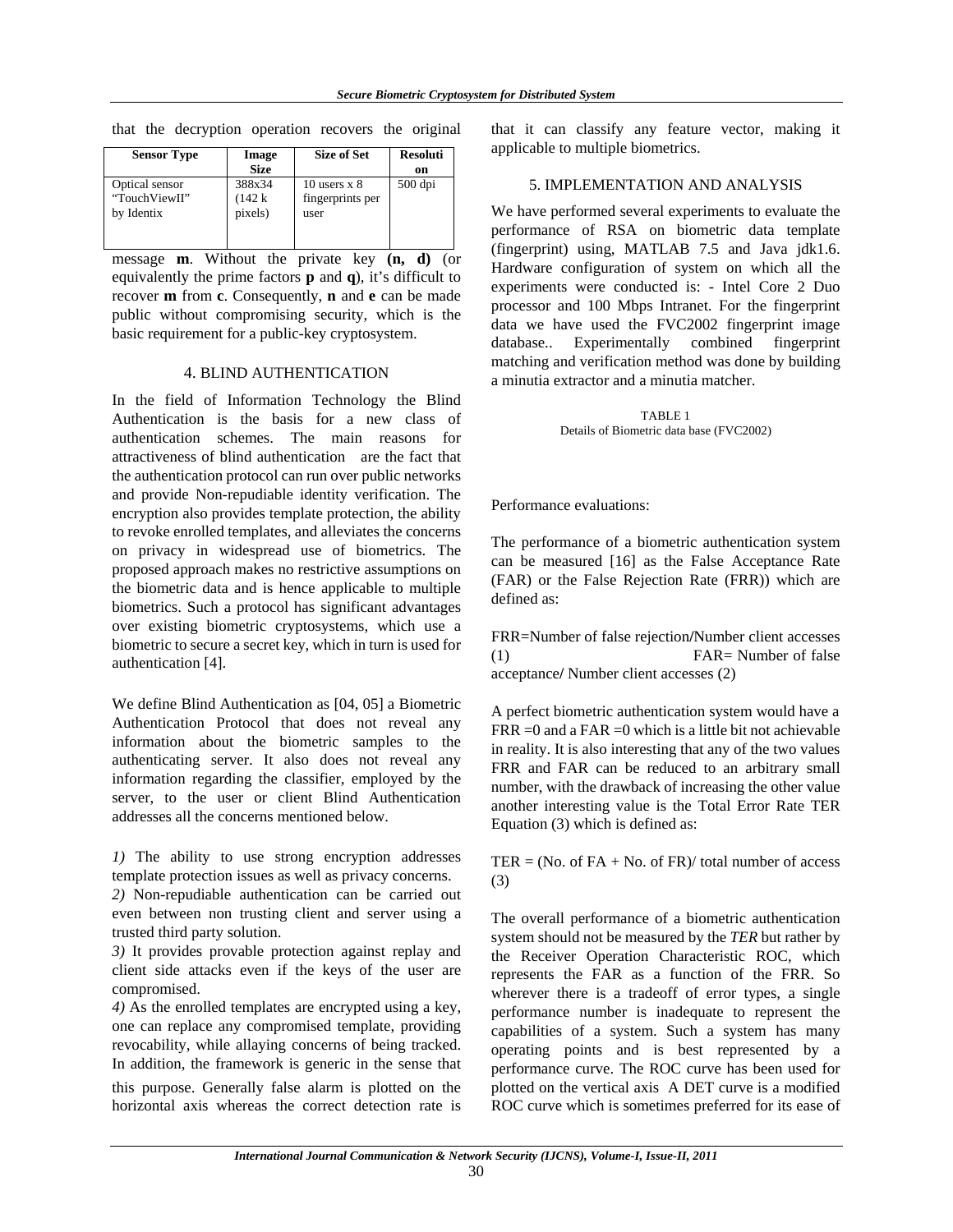interpretation To the using of RSA for encryption and decryption of 30 pair of fingerprint we found that the FAR and FRR the results were as follows:

No. of False Accepts  $= 2 (6.6\%)$ No. of False Rejects =  $1(3.33\%)$ The total error rate =  $(3+1)/30=13.3%$ 

Hence the result shows that the accuracy in this work is 86.7%.



*Fig.4 Graph between encrypt time and key size* 



Fig5. Graph between key size and decryption time



*Fig5: Graph between encrypted file size and key size* 

#### 5. DISCUSSION AND CONCLUSION

The result of this experiments shows that when we increase the key size then it is good for security. When the key size is increased from 2048 to 4096 bits, the data size (after encryption) will reduce. But time taken for cryptographic operations will increase. Conclusively it can be said that for secure transmission of biometric data template over an unsecured network we should increase key size, it will only affect the time to encrypt and decrypt the data without destroying the pattern of biometric data, the matching efficiency after cryptographic operation is more than 86% as show in result .When it combine the blind authentication then we will get all security assurance with good matching efficiency. The future extension to this work will be to reduce the time complexity for cryptographic purposes. To achieve this another highly secured public key encryption technique called as ECC [13][14] can be used. If we decrease the key size then we can improve the cryptographic performance of the biometric information but again we should check data pattern to improve the matching performance for any biometric authentication system.

#### REFERENCES:

- *[1] Markus Schatten,Miroslav Baca and mirko cubrilo"towards a genral definition of biometric System",IJCSI I international journal of computer science issues, Vol.2,2009*
- *[02] Anil K. Jain Arun Ross Umut Uludag "biometric template security: challenges and solutions",eusipco turkey September 2005*
- *[03] Anil K. Jain, Karthik Nandakumar, and Abhishek Nagar:"Biometric Template Security" Hindawi Publishing Corporation ournal on Advances in Signal Processing Volume 2008, Article id 579416, 17pages doi:10.1155/2008/579416*